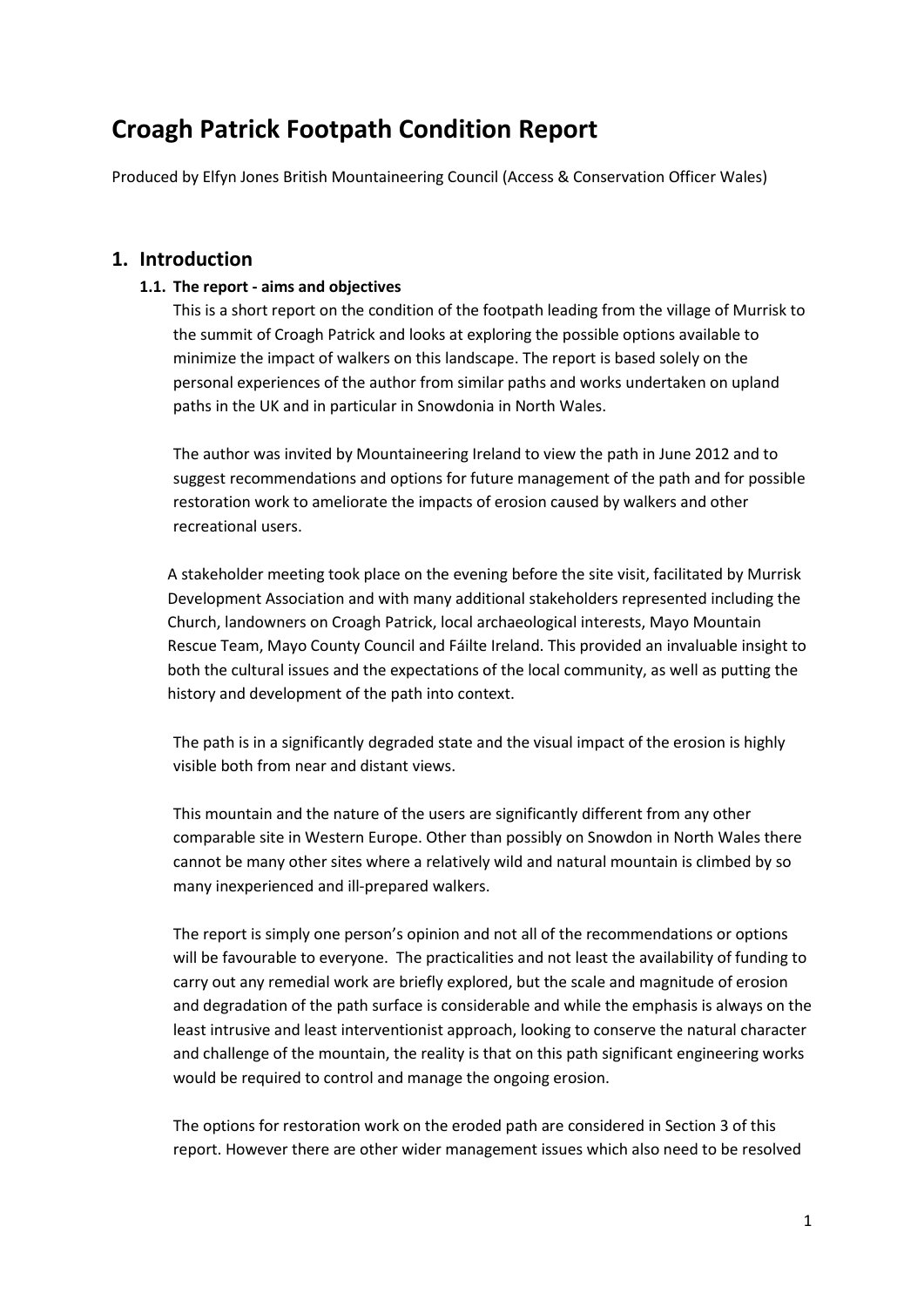in order to secure the long term conservation and protection of the mountain environment at Croagh Patrick. These are considered in Section 4 and 5.

#### **1.2. Geographic location**

Croagh Patrick ("the Reek") is located five miles west of Westport in County Mayo on the west coast of Ireland, overlooking Clew Bay. Its summit is at an altitude of 765 metres above sea level and its summit is the highest point of a broad ridge with a series of smaller tops running in an east-west direction south of the village of Murrisk. The summit itself forms a distinct steep cone towards the west end of the massif. The main and by far the most popular path to the summit commences at the car park and visitor centre at Murrisk and ascends initially directly southwards at a gentle angle beside a stream through enclosed land until it emerges onto a more flat "alp" of open moorland. The path then ascends more steeply in a curving line ascending the east side of a shallow valley, increasing in steepness to the shallow col on the ridge. The path then follows the broad ridge for approximately 500 metres before ascending the steep summit cone, over loose and extremely eroded scree slopes for a further 500 metres. The whole path length is approximately 5 km. It is significant to state that the path is used as both the main path for ascent and descent by the vast majority of walkers – which means that most walkers cover the path twice and any estimate of numbers climbing the mountain needs to be doubled to give an accurate estimate of actual footfall on the path.

For ease of identification and in line with the nature of the works that may be required to consolidate the erosion, the path has been divided into five distinct sections and these are detailed in Section 2.

There are other paths that also lead to the summit, notably one from the south that leads to a junction with the main Murrisk path just before the summit cone scree slope. Although use of this is currently very low in comparison to the main path, due to the peaty soils and evidence of increasing use (there is anecdotal evidence that this may be due to organised challenge events) erosion is visible at some specific points on the route, especially towards the upper areas as it traverses westwards before the junction with the Murrisk path.

#### **1.3. Historical & Cultural background**

Croagh Patrick is absolutely unique in its cultural status – it has international significance as a religious and spiritual summit and its popularity is a direct consequence of this status. The mountain is named after St Patrick who is reputed to have spent forty days and nights on the summit in 441 AD, and is the location from where he banished snakes from Ireland. However long before the arrival of Christianity the summit of Croagh Patrick was occupied by Iron Age hill forts, complete with ramparts and dwellings. The whole of the summit area and its surroundings have significant archaeological interests while a number of archaeological features, ranging from ancient walls to dwellings and religious stations are found all over the mountain and adjacent to the main path. It is imperative that a competent and qualified archaeologist is consulted prior to the commencement of any path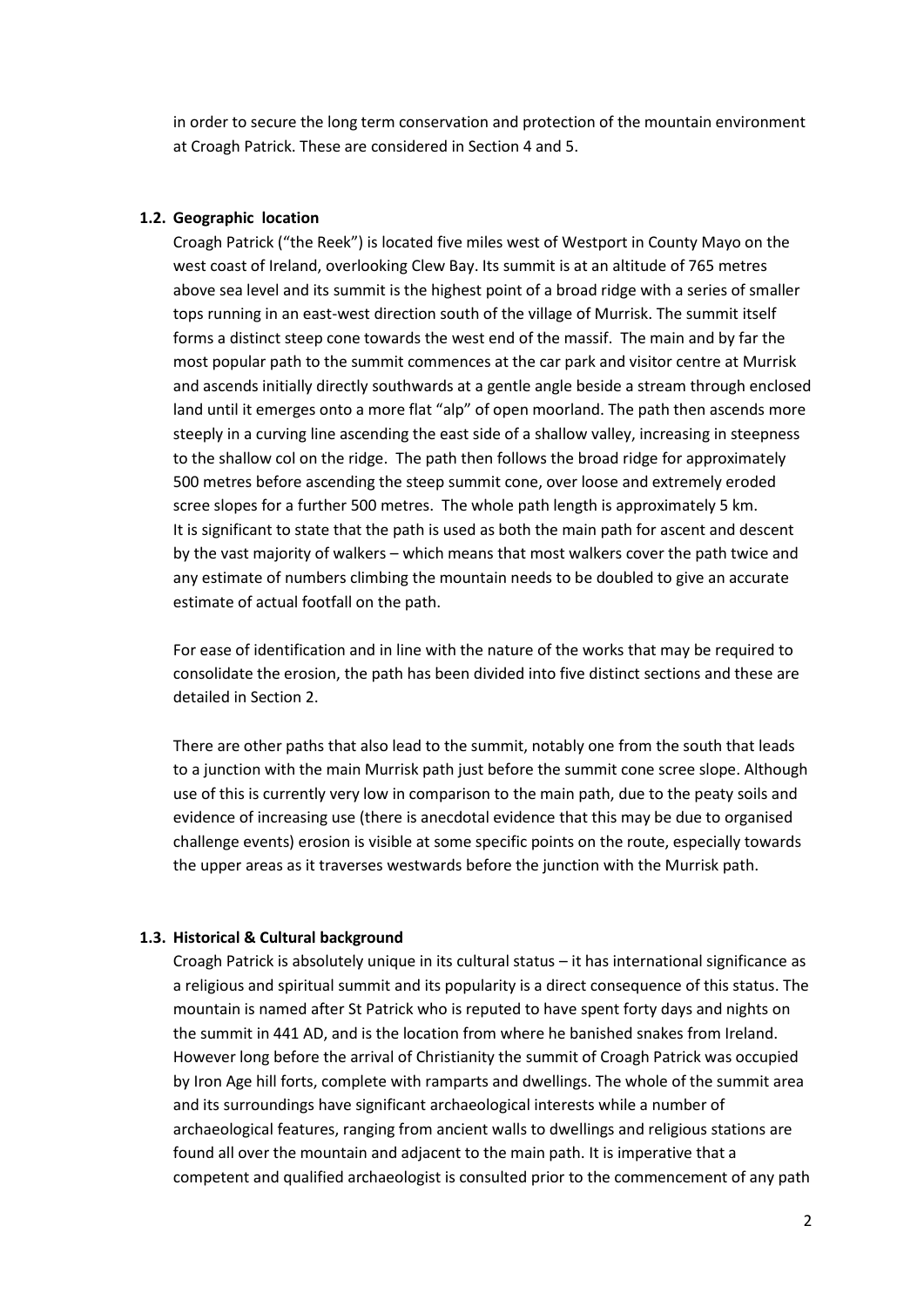works on this mountain to ensure that these features are correctly located and not adversely impacted by any path works.

The religious status of the mountain also has an influence on the nature of works that may be acceptable on this mountain. The annual pilgrimage on Reek Sunday sees an estimated 30,000 individuals ascending the mountain in one day. Many of these individuals see this as a purely religious pilgrimage and regard the challenge of ascending a worn and difficult path as part of the pilgrimage and would not want to see the challenge reduced by overengineered path works. This pilgrimage is one of Ireland's most significant cultural events and is reputed to date back at least 1500 years and is one of the most extraordinary surviving pilgrimages in Western Europe.

Any path works would need to ensure that the sanctity and religious significance of the route are fully appreciated and the views of the pilgrims and their representatives would be a significant factor in determining what path works were acceptable here.

## **1.4. Recreational Users**

A significant percentage of the walkers who climb Croagh Patrick are pilgrims, arguably the vast majority. It's estimated that in excess of 100,000 people ascend Croagh Patrick each year, with possibly as much as 30,000 on Reek Sunday alone. However this is probably a very conservative estimate and of course it has to be considered that the path is both the main ascent and descent of the mountain, effectively doubling the actual footfall on the path. This is in contrast to most mountain peaks where walkers tend to ascend by one path and descend by another.

It is a fact that most of these are not experienced mountain walkers, will often not have the appropriate mountain equipment or any other mountain experience and while they may well enjoy and appreciate some of the mountain experience, the main purpose is to partake in the pilgrimage and visit the shrine on the summit.

However Croagh Patrick is a fine mountain peak in its own right, with tremendous views over both Clew Bay and the Connemara hills to the south and many walkers are attracted to the mountain for this reason alone. It does provide an excellent ridge walk with tremendous views and (once away from the main path) some very isolated walking.

The mountain is undoubtedly a major tourist attraction draw for the area – the continued deterioration of the path and any poor or bad experiences by visitors caused by this could be detrimental to future visitors and for return visits. Although by now, the mountain is such an established icon that most visitors will continue to visit and attempt the walk.

An increasing phenomenon of recent years is the number of people ascending the mountain as part of charity or sponsored challenge events. There are both benefits and disbenefits to this. A benefit is that, theoretically participants will be better prepared for the challenge, be provided with better information prior to the event by the organisers and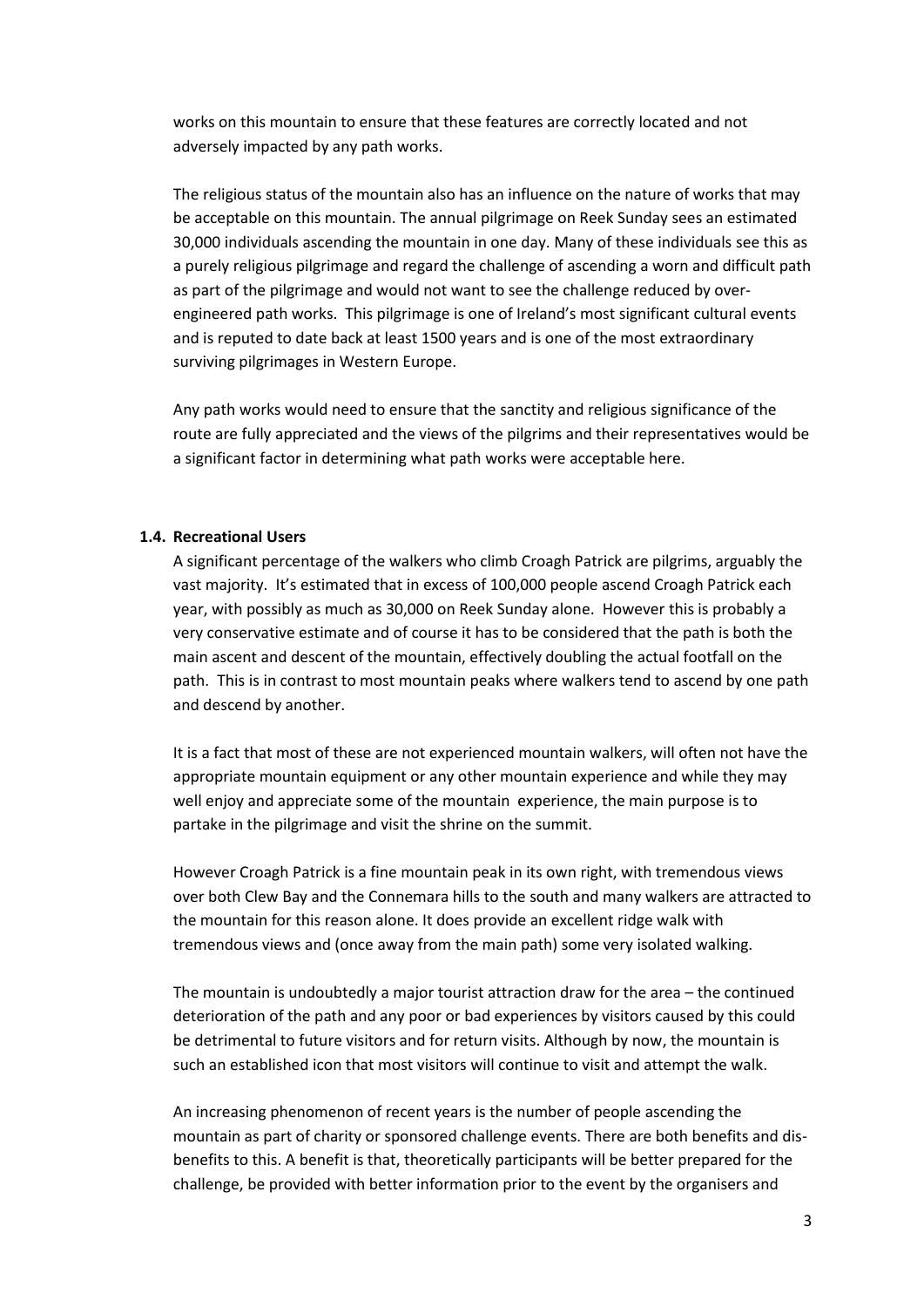have a single point of contact. In practice this is not always the case and there is currently no formal or organised means for all these groups to co-ordinate their events to prevent clashes or liaise with the local community. A major concern is the number of people who use the route to train for such events – with multiple ascents prior to the actual challenge, further increasing the pressure on the mountain. There is also a significant commercial element to these events – organisers receive income from hosting these events but the landowners or the local community rarely receive any direct financial benefit. It's recommended that a group or forum is established between the local community/mountain rescue/ event organisers to establish the scale and extent of the matter of organised events and to come up with a code of best practice, similar to the Institute of Fundraising's code of practice for the UK Three Peak challenge events. Mountaineering Ireland's Policy and Guidelines for Organised Events in Ireland's Mountain Areas also provides a relevant and useful framework for addressing this issue.

Although not recreational users as such, Mountain Rescue is a significant stakeholder. They have to deal with the consequences when visitors to the mountain get into difficulties. As the path is so obvious there are few calls to lost people. Most incidents appear to be the typical lower leg injuries, often sustained by walkers descending the mountain. There does appear to be an accident "hot spot" for incidents some half way up on the so called "bad bend" on the final summit cone, where the path is at its steepest and arguably most unstable underfoot. However the total number of incidents is surprisingly low given the number of inexperienced and ill-equipped walkers who attempt (and succeed) to climb the mountain. Mayo Mountain Rescue Team on average deals with some 35 incidents a year together with a further (with other rescue teams) up to 50 incidents on Reek Sunday alone.

There is a prominent lack of a single up-to-date portal for information for those wanting to attempt to climb the mountain – the on-site information signs are dated and refer to the mountain's religious and cultural interpretation rather than modern, practical mountain safety information. Croagh Patrick also falls across Ordnance Survey map boundaries and would require the walker to purchase several maps to get complete coverage of the mountain. This deters many from buying any maps, and the vast majority of casual walkers will not have an accurate or reliable map.

It's recommended that a single definitive leaflet with a quality map is produced, replicated on information boards at the start and on appropriate websites, showing the route and giving mountain safety advice, including what to do in an emergency. This could be produced by the local community and sold for a fee. A major issue is that many people underestimate the effort and scale of the undertaking - many being unfit or not used to mountain walking at all. Very basic advice should be given to participants of the need to prepare for this walk well in advance – to get used to walking on uneven ground, on steep terrain, both up and down.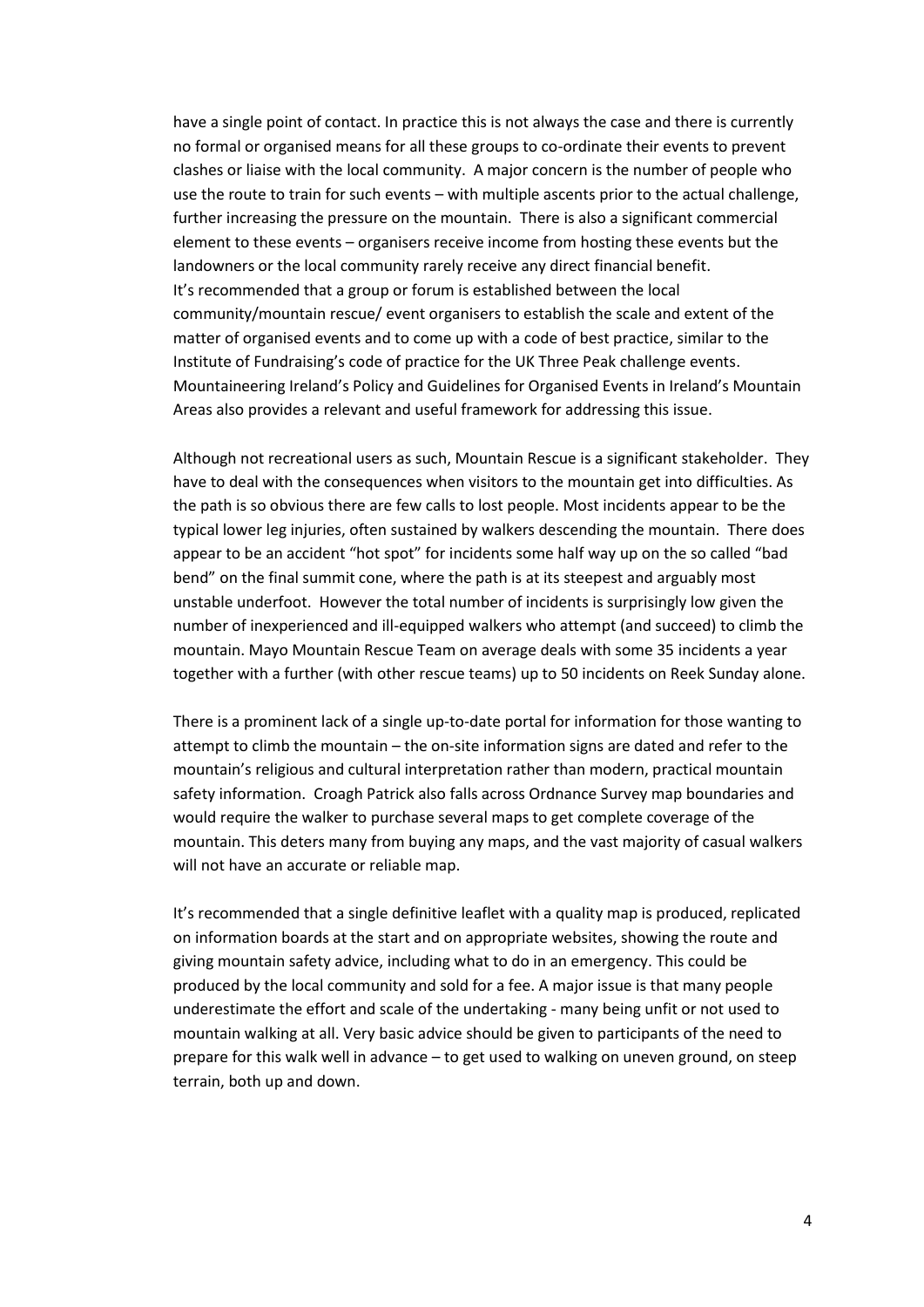#### **1.5. Conservation issues**

The mountain currently does not have any statutory or legal conservation protection or status. There is a proposal that it becomes a Natural Heritage Area but it's not known what if any impact this would have on the day-to-day management of recreation or the footpath network.

However it's clear that there are many feature of conservation interest on the mountain. The geology and geomorphology itself represents a very interesting and typical range of semi-stable western oceanic acid scree slopes, post glacial features, stone stripes, erratic rocks and similar features. The damage to the semi-stable scree slope on the summit cone is considerable and appears to be worsening. The vegetation types and habitats supported by these scree slopes are restricted to few other sites in Western Europe - and include some elements of "montane" heath including dwarf juniper, some rare sedges such a Stiff Sedge (Carex bigelowii) as well as bilberry, heather and other ericaceous plants. The archaeology will also undoubtedly be compromised as the path widens and adjacent features become damaged by the widening path. It has been suggested that stocking and grazing levels may have an impact on the erosion and vegetation cover – however there was no evidence of this on the visit, and the actual path erosion and the soil and vegetation loss is directly as a consequence of the sheer volume of people over many years, allowing surface run-off water to also have an impact.

#### 1.6. **Ownership and tenure**

It's understood that the mountain is privately owned, with parcels of individual land and also commonages. Most of the pilgrim route is through two commonages, one with 46 shares and another with three shareholders. There may be some individually owned land at the bottom section of the path, and higher up the path is close to, or possibly slightly within, an area of individually owned land on the northern side of the mountain. While there has been a very long tradition of access to the mountain from Murrisk there is no existing legal right of access on foot. If the landowners were agreeable, there could be options under the Planning Acts to declare the route a public right of way. This would put a responsibility on the local authority to then maintain the path in future years.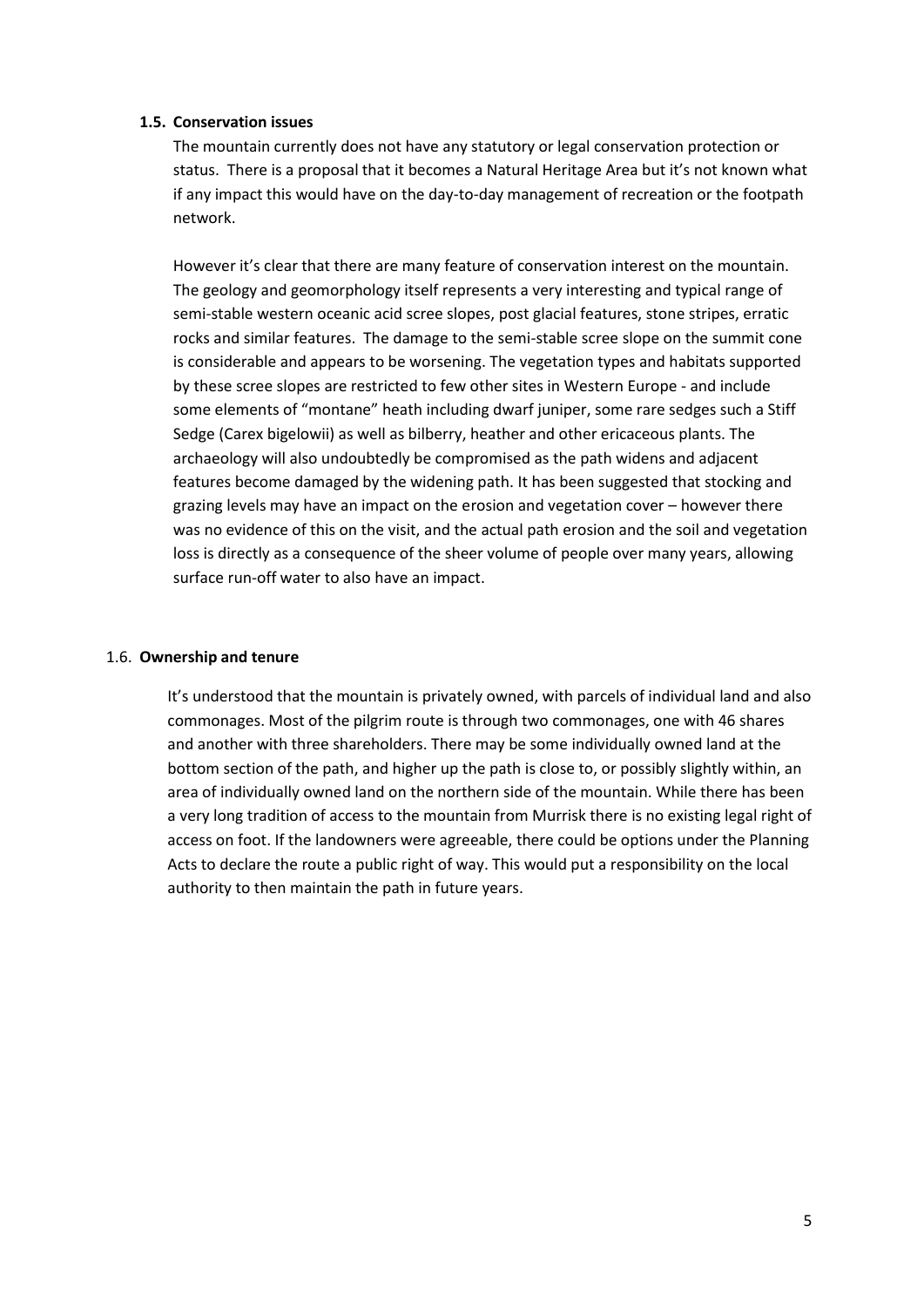# **2. Route Description**

## **2.1.1. Section 1 Car Park to Fence-line**

Then path departs the made up highway by a series of formally constructed steps which lead to the statue. From here the path continues beside a stream for some 500 metres to the mountain fence. The path is naturally constrained between the stream and a high bank and is at a gradual angle of approximately  $15<sup>0</sup>$ . The soil is mainly glacial boulder clay with brown mineral soils at this point. It varies in width from about two metres up to five metres with a soil loss in places in excess of 1.5 metres. There are several braided paths with isolated "pockets" or "islands" of turf. The braiding is deeply gullied in places and appears to be worsening. There is no formal drainage and water damage and water flow along the gullied braids is very evident. The path surface is generally made up of loose and unconsolidated stones, often wet with surface water and in places very worn and uneven base rock is exposed making for a very uncomfortable walking surface which walkers try to avoid, exacerbating the problem.



Section 1 – Looking northwards down the path to the start – braiding and turf "islands" very apparent, as is lack of any drainage. During heavy rain this would resemble a stream.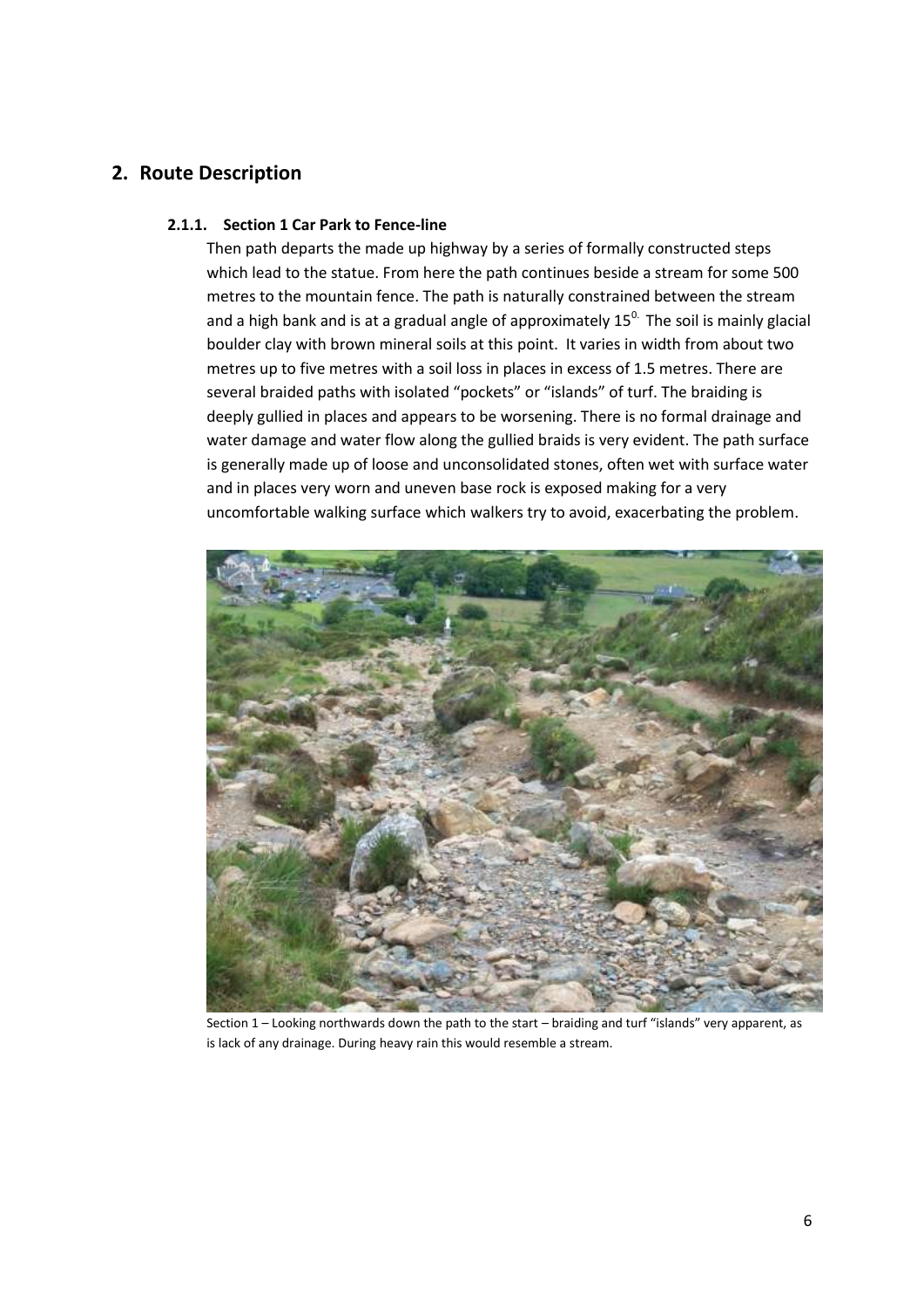#### **2.1.2. Section 2 Fence-line to start of steeper path**

This section of path lies close to the stream and is some 500 metres in length. Although in general the erosion here is not as severe as the initial section, the path has several different lines, all cut deeply into the mineral soil. There are several different path lines in a fairly narrow (less than 10 metres wide) corridor. As the path ascends the mountain to a more level section the erosion worsens considerably and just before the point where the path reaches a level section the path splits and a large erosion scar has been formed, which could imminently and catastrophically worsen if the "island" of remaining turf and vegetation were to erode further.

The path then crosses a more level area, widening as the angle eases. The depth of erosion and soil loss here is less severe than the lower sections, however this is offset by the width of the path at this point, as the terrain and gradient allows walkers to spread out. The path is up to 30 metres wide at this point but appears to be relatively stable.



The large "turf island" halfway along Section 2 before the path levels out.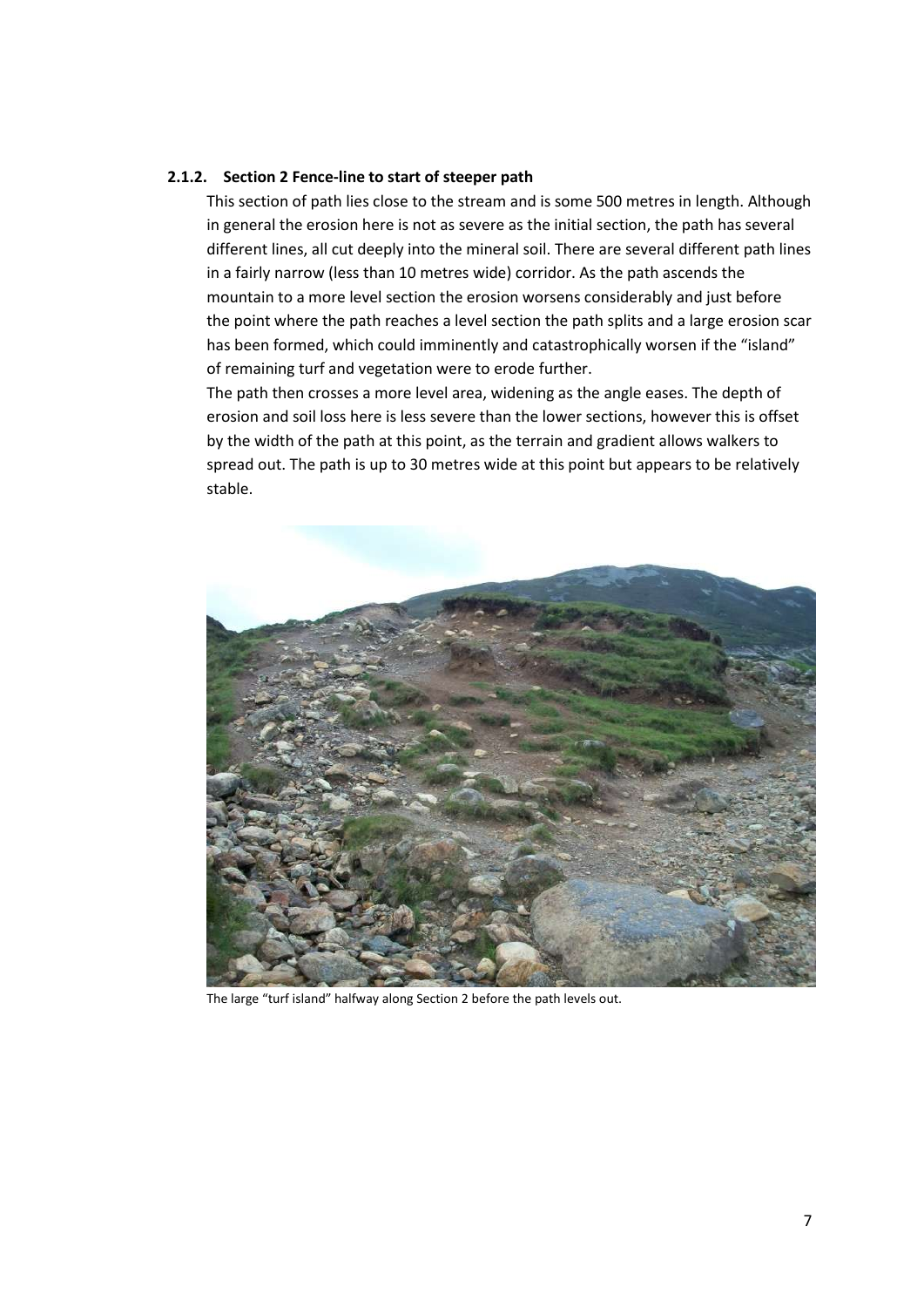

Looking northwards down the lower section of Section 2 – this is just below the turf island shown above

#### **2.1.3. Section 3 Path to col**

The path steepens appreciably as it rises up the side of the wide ridge. The path follows a steepening line, "cut" in to the side of the hill, in a gentle curve overlooking a shallow north facing valley. The angle here is approaching 30° and the upper eroded edge of the path is in excess of 3 metres high in places. This upper retaining edge of the path is severely undercut and is providing a constant source of loose and unconsolidated material which then gets washed out of the path, and onto the grass and heather slopes below the path – creating a visual eyesore but also covering the vegetation and inhibiting growth creating further erosion. The problem is particularly acute just over halfway up the slope, as the path ascends past a slight rocky section. The path here is in excess of 25 metres wide, with as much as 3 metres of (continually eroding) retaining bank on the top side.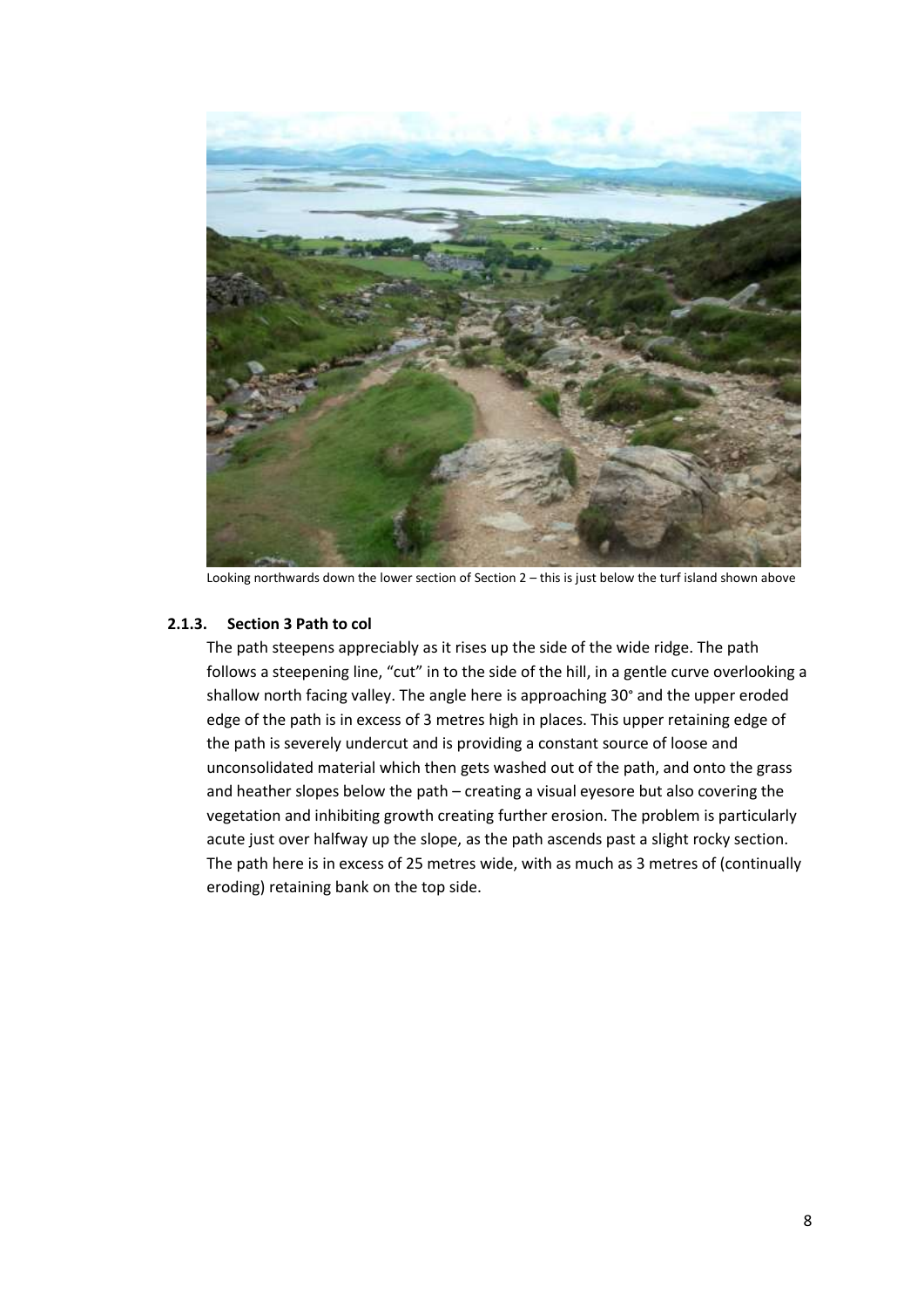

Looking north down the upper part of Section 3 – in the middle distance, the upper part (the least eroded section) of Section 2 is clearly visible.



Section 3 Looking southwards up the mountain towards the col – a distance of approx 500 metres.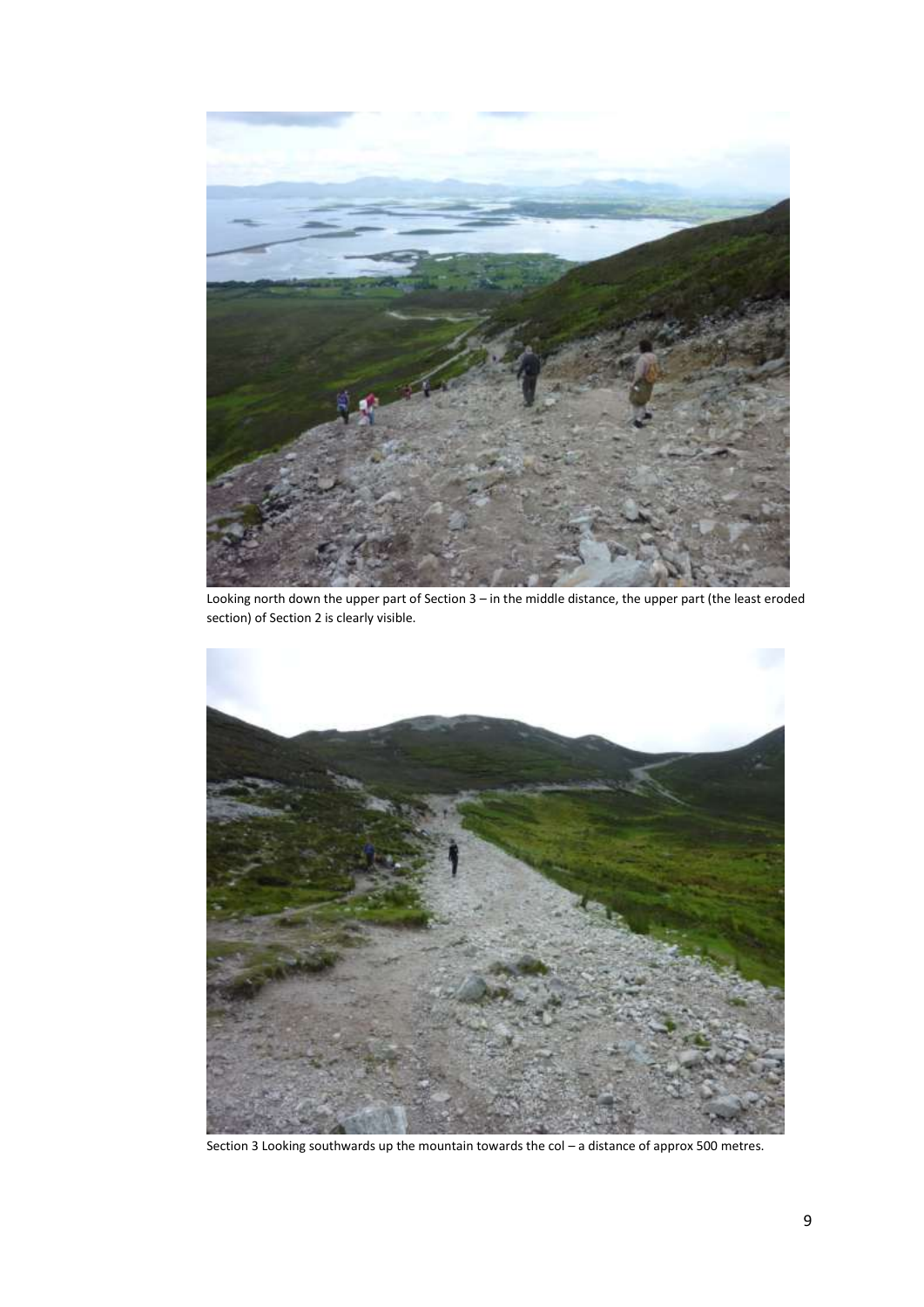#### **2.1.4. Section 4 Route along ridge to base of cone**

This is the most level section and the least eroded section of the path, as the path changes direction and heads almost directly west along the col to the base of the cone. There is some erosion and some subsidiary paths have formed but in general the problem is not significant along this section.



The "bad step" on section 5 – with a view showing the least eroded part of the whole path (Section 4) which is clearly visible leading from the base of the cone to the col.

#### **2.1.5. Section 5 Summit cone**

The summit cone is a geomorphological feature of some significance – being composed on the east side of a steep block scree slope – which in its natural state would provide an important and significant habitat of stable scree and "montane" habitat. However the path along the south-east ridge ascends initially up an eroded scar before a slight turn northwards up the final steepening leads to the summit dome. The path is obviously highly mobile – both underfoot and in the medium term it also appears to be slowly eroding and migrating in a northwards direction, cutting into the scree slope creating an unstable bench (or cutting) on its north side, leading to more unconsolidated material on the path surface. The upper loose and eroding retaining wall of the path here is in excess of 2 metres high, and unless this "retaining" wall is consolidated the path line will continue to migrate northwards creating more erosion and loose material and irrevocably damaging what is arguably the most important nature conservation feature of the mountain. This is also the location for most mountain accidents – it's the steepest and loosest section and is particularly treacherous for ill-equipped and inexperienced walkers in descent.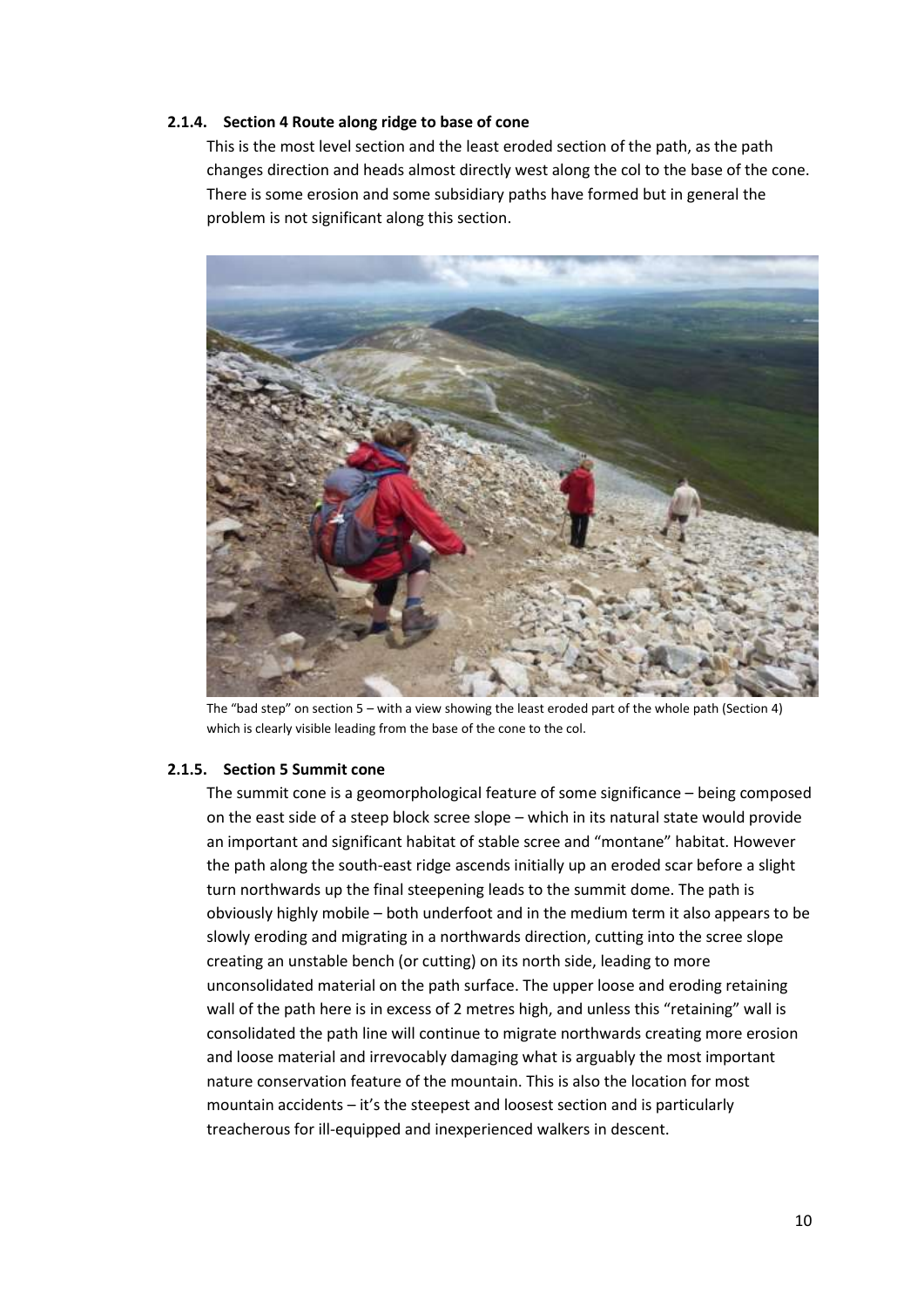

Section 5 The "summit cone" with the line of the path following a steep scree slope – the width of path here is in excess of 30 metres and is clearly and actively "migrating" into the ecologically sensitive and important scree slope to the north (right) of the path.



Close up of the actively eroding "edge" of the path up the summit cone – the rate of erosion here appears significant but could be determined by monitoring.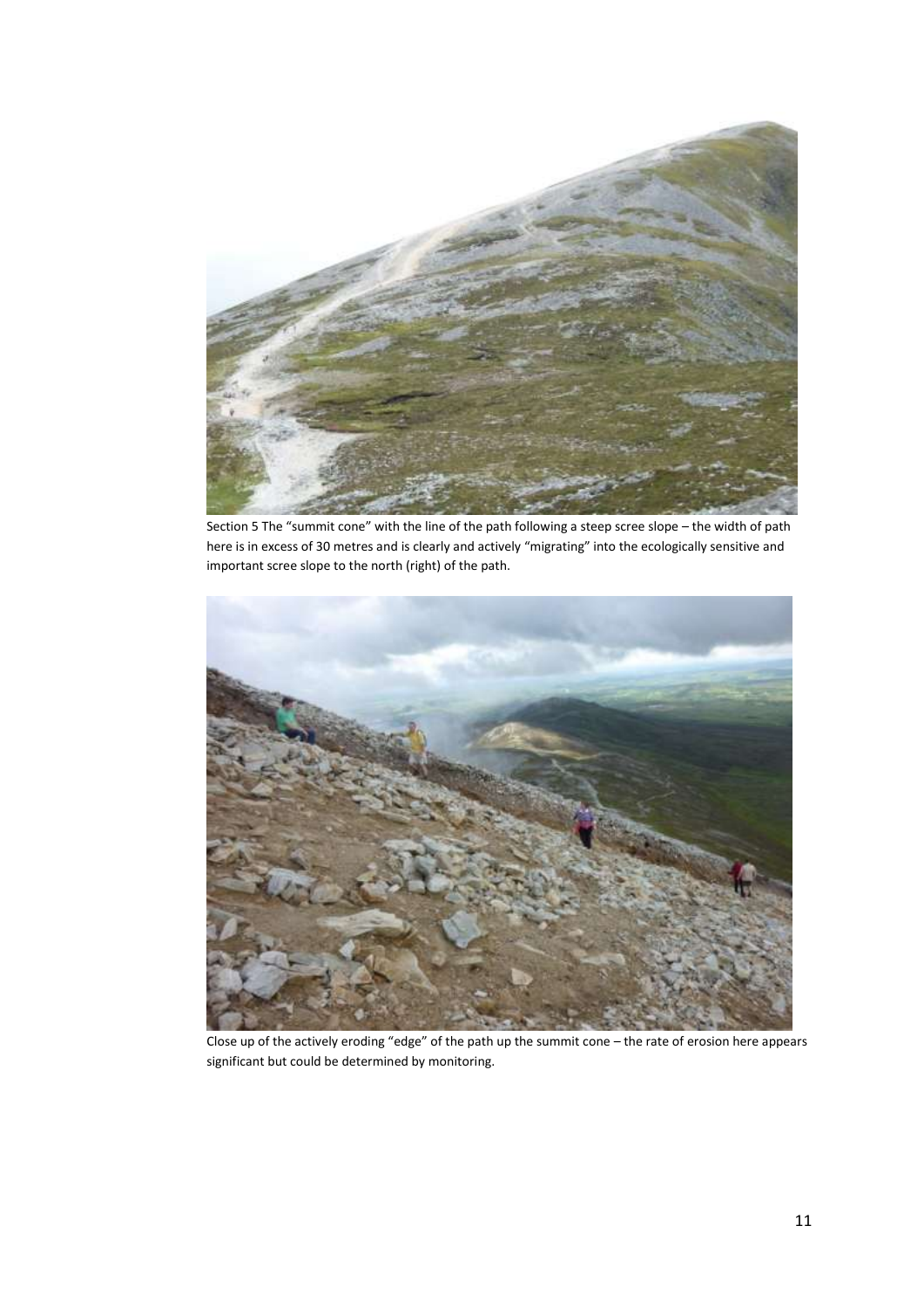

# **3. Path repair options (including timescales)**

This section gives an indication of the sort of approaches that could be used to control the erosion on Croagh Patrick – it's only a brief and indicative suggestion – a more comprehensive and detailed schedule of works and specification would require a much more in-depth survey taking several days to compile and several visits in varying weather conditions (especially during high rainfall) and to study how walkers currently use the path.

#### **3.1.1. Section 1**

This section lends itself well to traditional stone pitching technique – the path would need to be narrowed and a stone pitched path, contained by the natural topography of this section would be a durable and sustainable solution to the problem of erosion. A large number of water bars and open stone pitched drains would need to be constructed to take water off the path to the nearby stream. The path width could be narrowed to a maximum average width of 1.5 metres but care would need to be taken to ensure that that path would not be too formal or of uniform width. The exact line of the path would need to be a flowing, slightly curving line, avoiding a straight line. The eroded areas would need to be recovered by using and transplanting turfs and vegetation from adjacent stable slopes, being careful not to create erosion at those points. The main logistical issue would be that of availability of stone – a stone pitched path of this magnitude would require approximately a half of ton of suitable stone (both in colour, texture and geological type) per metre. As suitable stone is not found on site this would require it to be airlifted in by helicopter, and a minimum of 300 separate 500kg bags of stone would be required. This would be roughly seven full days of helicopter time, costing possibly as much as  $£10,000$  for the helicopter time alone. A team of four skilled people with machinery (including mini-diggers and mechanical tracked wheelbarrows) would require at least six months to complete this work. The labour costs for this would be in excess of €75,000. So in total a contingency of over €100,000 would be required to complete this section alone.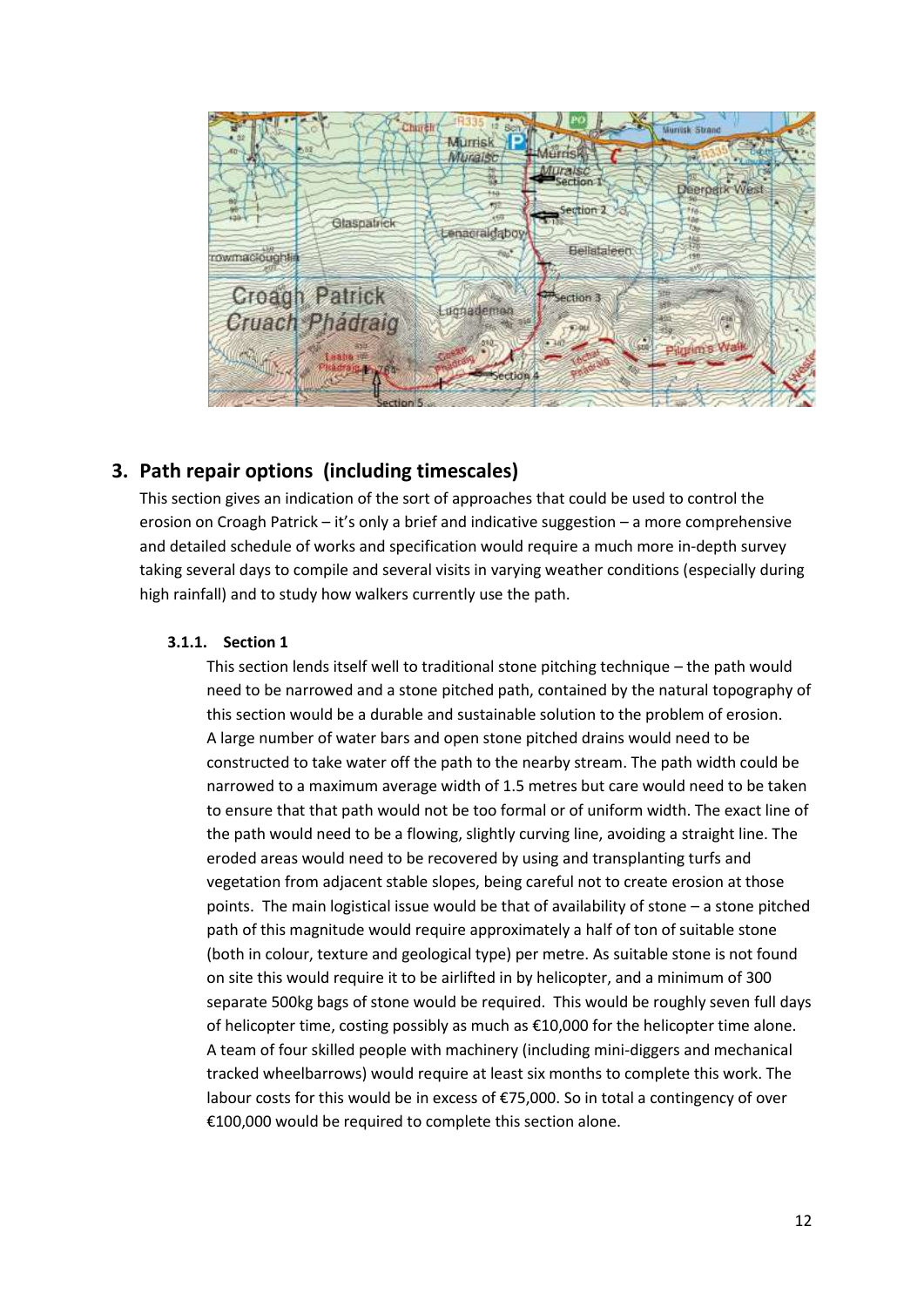#### **3.1.2. Section 2**

Parts of this section (the steeper sections) also lend themselves to stone pitching, but in addition a number of paths need blocking off and shallow retaining walls built on the top side of the path. These retaining walls would consolidate the path sides and prevent lose materials being washed on to the path surface. As with the previous section a full survey and specification would be required to identify where cross path drains and water bars were required. Again this section would require additional stone to be imported, but probably only about 150 500kg bags of stone. Again some €75,000 of labour would be required.

#### **3.1.3. Section 3**

This is a very difficult section to work on due to the steepness and scale of the problem. It's highly impractical to consider stone pitching the whole path surface to the col – the scale is just too immense and the amount of stone that would be required to be airlifted is of a magnitude and cost that cannot be justified. Pitching this section would also change the character and nature of the path and the challenge that is Croagh Patrick. However the ever-eroding upper retaining wall is providing a constant source of loose unconsolidated material on the path – consolidating this retaining wall and providing a number of cross path drainage channels and water bars is the priority here. Again stone would need to be airlifted in and very shallow retaining walls constructed on the top side of the path, the walls constructed using turf as "mortar" which in time would grow to obscure the walls and provide more stability. Again there is at least six months of work for a team of four skilled persons here plus the need for some 200 500kg bags of stone.

#### **3.1.4. Section 4**

This section needs very little work at this time and it's suggested that no work is done here at this time.

#### **3.1.5. Section 5**

This is the most isolated section – and the logistics and practicalities of working at this exposed and remote section have to be taken into account when considering options here. As with the previous section to the col, the option of stone pitching the whole section is technically possible but impracticable both from a logistical perspective and from an aesthetic and challenge perspective. The challenge here is to prevent the slow but steady and marked migration of the path by providing a stable and durable retaining wall to the north side of the path. It's possible that sufficient stone exists for this to be constructed without resorting to importing stone here. As with the other sections, the exact locations for stone drains need to be identified by several visits during times of heavy rainfall. A critical factor in the construction of the retaining wall is ensuring that the retaining wall does not get undercut by erosion from water and walkers - and it's possible that some sort of simple pitching may be required along the base of the retaining wall. Ideally more formal pitching would be required at the socalled "bad step" to stabilise the path surface and prevent the ever-eroding path from cutting further into the scree slope. Due to the complexities of working at this level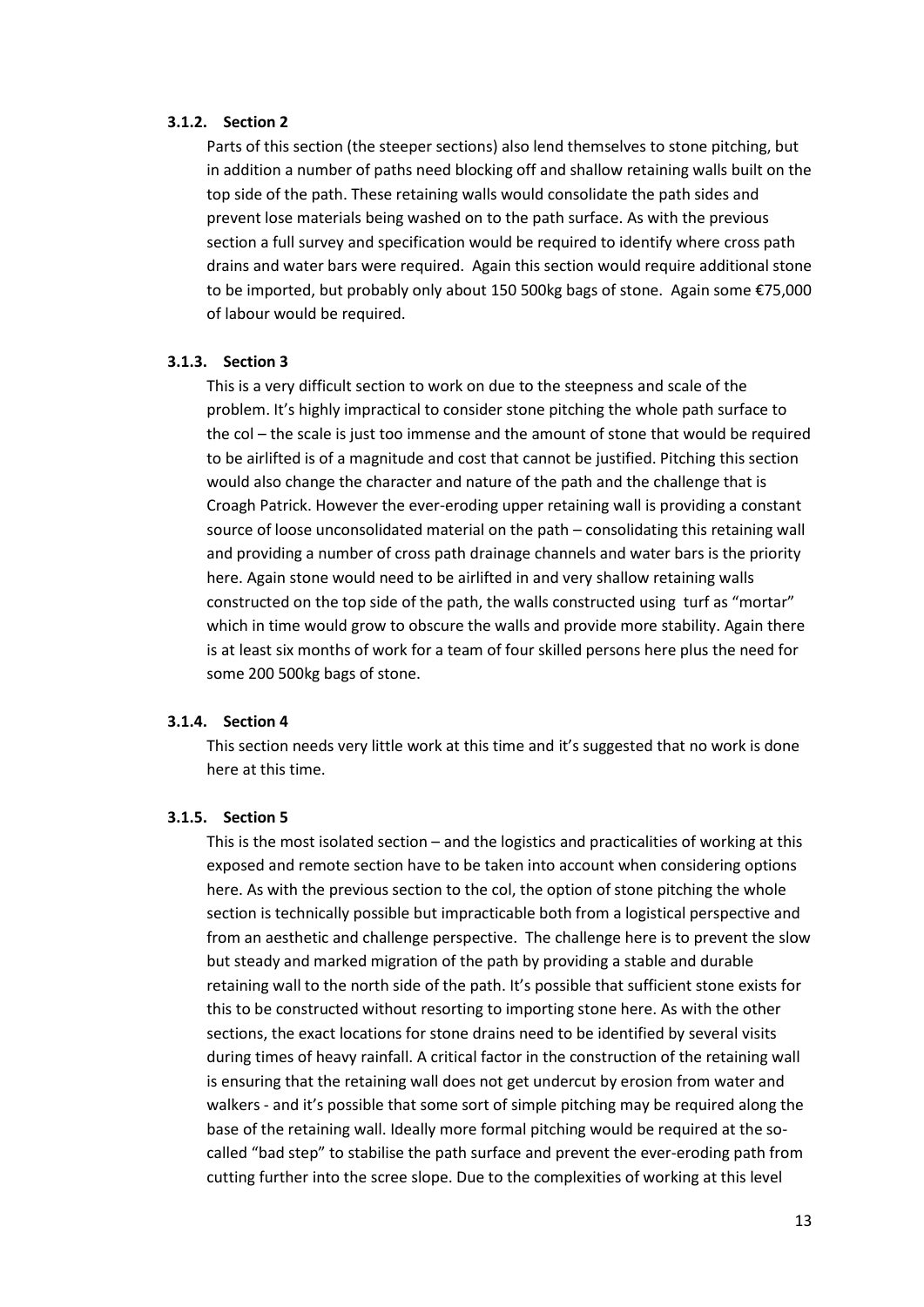and the steep nature of the terrain there is at least 12 months of work on this section alone for a team of four people.

## **4. Stakeholder support and engagement**

There are a large and diverse number of stakeholders involved with and who have a legitimate interest in Croagh Patrick. The management issues are greater than simply the issue of path erosion and it's recommended that a list is compiled of all users and those who have a stake in Croagh Patrick. While the local community is the most influential and the most likely to be affected by any developments, even here there are different groups and interests.

Before any work is considered there would need to be a campaign of publicity, consultation and awareness raising. It may be appropriate to set up a group or forum to meet to discuss the issues affecting Croagh Patrick – possibly initially in the form of a workshop or seminar looking at and identifying all the major issues, with opportunities for facilitated discussion groups and debates. It's very clear that if any path work is to happen it would require considerable support from many groups and communities – and there are many who are still to be convinced or persuaded that path works are necessary here.

The ownership and legality of doing path works would also need to be resolved – as would the legal liability and responsibility for the path in the long term. A management or executive group of the main stakeholders may be required to establish priorities, seek funding and identify a "vision" for the future management of the mountain.

#### **5. Summary**

- **As with all path works the basic principles apply –it's imperative that before any commitment to capital works or erosion control works are implemented, a full and sustained commitment to the future upkeep and maintenance of the work is required**. This is not said lightly and a path such as the Pilgrims Path could easily employ two people for six months of the year to carry out maintenance work on any constructed work.
- Path works are likely to be quite engineered and will be initially highly intrusive and difficult for many people to come to terms with. However the erosion created by walkers on this mountain is of such a scale and is so severe that only a large scale intervention could have any impact in it. A major consideration is the lack of a trained and skilled workforce to carry out the work in the locality. It's highly likely that the persons who are likely to be employed to carry out this work would need to undertake a formal and intense training programme, ideally in Britain, probably with footpath teams in the English Lake District or in Scotland.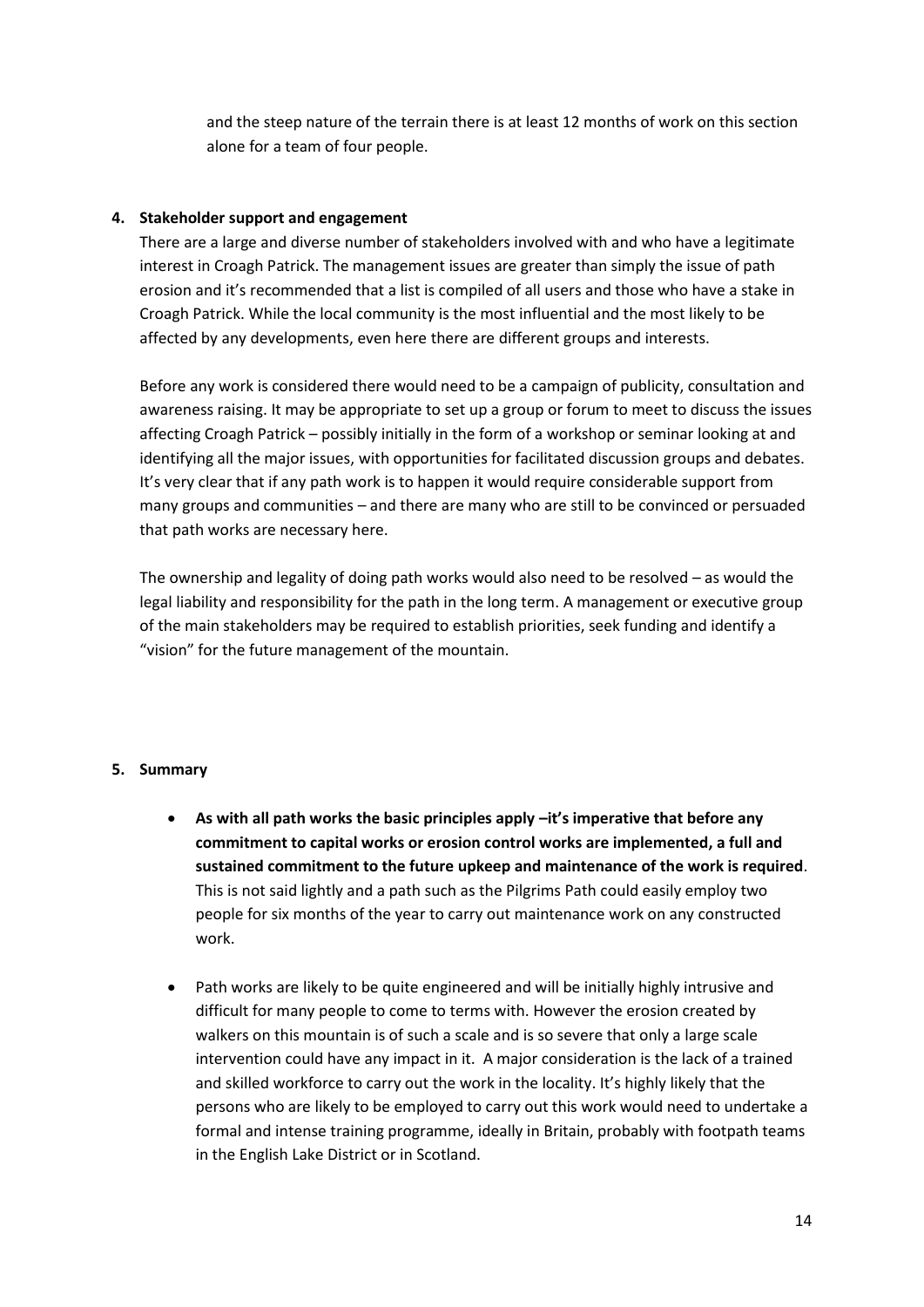- The path cannot be looked at or seen in isolation there are so many other factors to be considered that a long term plan or vision for the future management of the mountain, its interpretation, parking, access, conservation, ownership and local facilities needs to be drawn up.
- **Challenge events** are a major current concern these need to be quantified and put in the context of the overall use of the mountain. While it's a relatively new and visible use of the mountain, it's unlikely that it's a major factor in the erosion of the paths. The issues surrounding these events are possibly more cultural and the concerns based more on the commercial and income generating elements of these events. Currently it's clear that there is no guidance or management of these events and a forum dedicated to identifying a best practice or code for such events on the mountain could be very useful. One event alone has 3000 participants and currently uses both the main path and the lesser used path from the south. This path is currently starting to show significant but localised erosion – this will only increase and the path continue to deteriorate if large events with over 3000 participants use the path over a short period of time. This damage, as has already been mentioned elsewhere, is compounded by the use of the path for training prior to the event by the participants. It's recommended that all major events (involving over 200 participants) should only use the main path, in order to prevent increasing damage spreading to the other paths on the mountain.
- **Monitoring of the path and users** could be a very good project to start before any path works are started. All the evidence that suggests that erosion is worsening is anecdotal – while the evidence of erosion is highly visible, the rate at which the erosion is happening has not been identified, neither has the actual extent or scale of erosion been quantified.
- It's strongly recommended that a programme of series of fixed point transects and photo-monitoring is established at key points along the path. This would measure vegetation cover, width/depth of the path, soil loss and path surface material. This should ideally be GPS linked and should be able to be easily repeated in future years. This work could also demonstrate the effectiveness or otherwise of the success of any path works and identify the areas of greater priority. It could be argued that any available funding should concentrate not on those areas that are currently regarded as being the most visually eroded, but on those sections where the rate of erosion and the visual impact is greatest.
- **Visitor counts** using pressure pads or similar data logging devices accurately calibrated would also be of use. These could identify how many people use the mountain – the figures quoted during my visit and in subsequent reading vary enormously and are at best an educated guess. Modern data loggers enable an analysis to be made of how many people use the path, when they use the path, the attrition rate (i.e. how many don't make it to the summit), the time of day and time of year. These figures could also be of use in any subsequent funding bids.